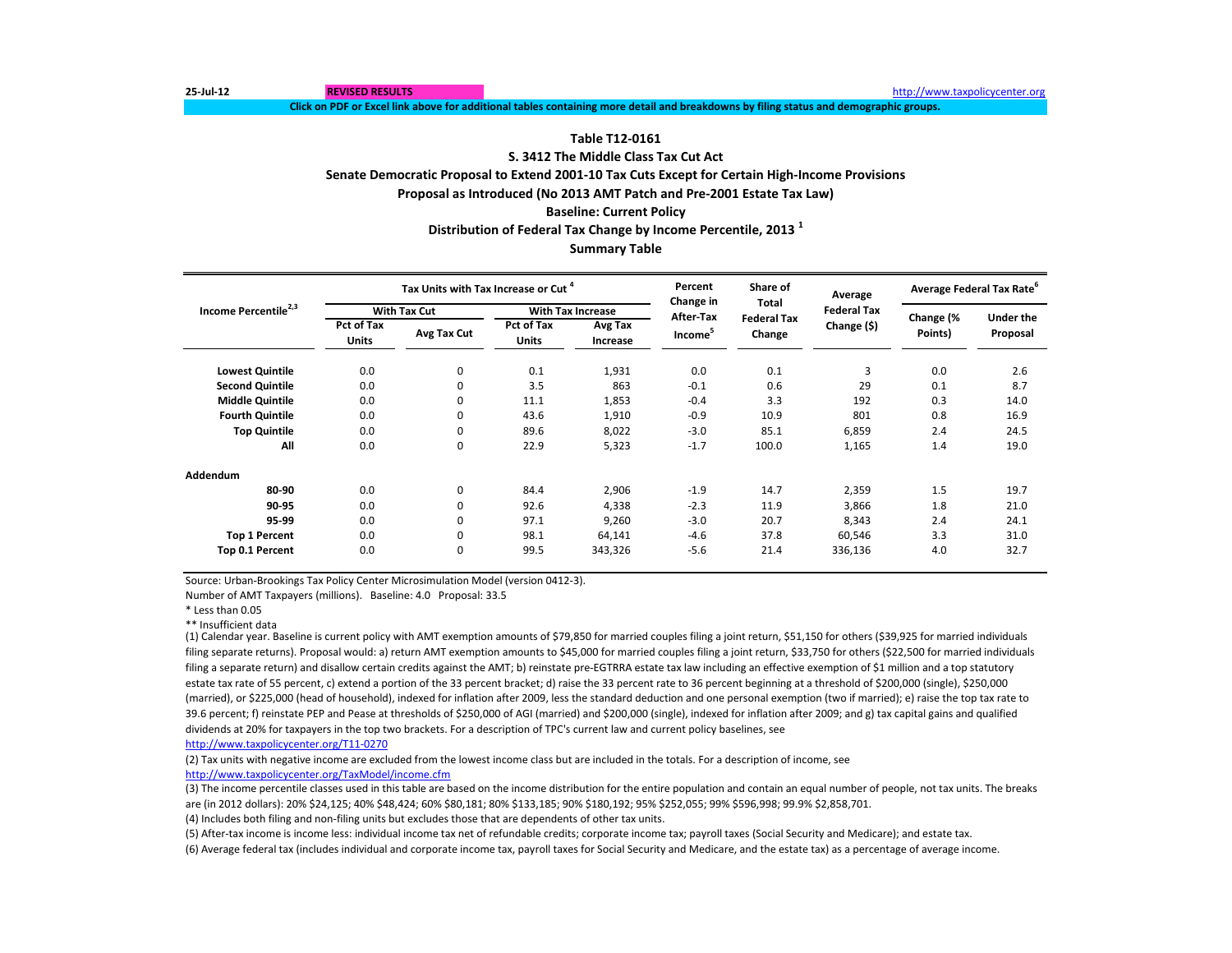|                                  |                     | Percent of Tax Units <sup>4</sup> |                                     | <b>Percent Change</b><br><b>Share of Total</b> | <b>Average Federal Tax Change</b> |         | <b>Share of Federal Taxes</b> |                              | Average Federal Tax Rate <sup>o</sup> |                              |
|----------------------------------|---------------------|-----------------------------------|-------------------------------------|------------------------------------------------|-----------------------------------|---------|-------------------------------|------------------------------|---------------------------------------|------------------------------|
| Income Percentile <sup>2,3</sup> | <b>With Tax Cut</b> | <b>With Tax</b><br>Increase       | in After-Tax<br>Income <sup>3</sup> | <b>Federal Tax</b><br>Change                   | <b>Dollars</b>                    | Percent | Change (%<br>Points)          | <b>Under the</b><br>Proposal | Change (%<br>Points)                  | <b>Under the</b><br>Proposal |
| <b>Lowest Quintile</b>           | 0.0                 | 0.1                               | 0.0                                 | 0.1                                            | 3                                 | 0.9     | 0.0                           | 0.6                          | 0.0                                   | 2.6                          |
| <b>Second Quintile</b>           | 0.0                 | 3.5                               | $-0.1$                              | 0.6                                            | 29                                | 0.9     | $-0.3$                        | 4.5                          | 0.1                                   | 8.7                          |
| <b>Middle Quintile</b>           | 0.0                 | 11.1                              | $-0.4$                              | 3.3                                            | 192                               | 2.2     | $-0.6$                        | 11.3                         | 0.3                                   | 14.0                         |
| <b>Fourth Quintile</b>           | 0.0                 | 43.6                              | $-0.9$                              | 10.9                                           | 801                               | 4.8     | $-0.6$                        | 17.8                         | 0.8                                   | 16.9                         |
| <b>Top Quintile</b>              | 0.0                 | 89.6                              | $-3.0$                              | 85.1                                           | 6,859                             | 10.6    | 1.6                           | 65.7                         | 2.4                                   | 24.5                         |
| All                              | 0.0                 | 22.9                              | $-1.7$                              | 100.0                                          | 1,165                             | 8.0     | 0.0                           | 100.0                        | 1.4                                   | 19.0                         |
| <b>Addendum</b>                  |                     |                                   |                                     |                                                |                                   |         |                               |                              |                                       |                              |
| 80-90                            | 0.0                 | 84.4                              | $-1.9$                              | 14.7                                           | 2,359                             | 8.3     | 0.1                           | 14.1                         | 1.5                                   | 19.7                         |
| 90-95                            | 0.0                 | 92.6                              | $-2.3$                              | 11.9                                           | 3,866                             | 9.6     | 0.2                           | 10.1                         | 1.8                                   | 21.0                         |
| 95-99                            | 0.0                 | 97.1                              | $-3.0$                              | 20.7                                           | 8,343                             | 11.0    | 0.4                           | 15.5                         | 2.4                                   | 24.1                         |
| <b>Top 1 Percent</b>             | 0.0                 | 98.1                              | $-4.6$                              | 37.8                                           | 60,546                            | 12.0    | 0.9                           | 26.0                         | 3.3                                   | 31.0                         |
| Top 0.1 Percent                  | 0.0                 | 99.5                              | $-5.6$                              | 21.4                                           | 336,136                           | 14.0    | 0.7                           | 12.9                         | 4.0                                   | 32.7                         |

\* Less than 0.05

**Distribution of Federal Tax Change by Income Percentile, 2013 <sup>1</sup>**

**Detail Table**

# **Table T12-0161**

|                                  | Tax Units <sup>4</sup>       |                     | <b>Pre-Tax Income</b> |                                   | <b>Federal Tax Burden</b> |                                   | After-Tax Income <sup>5</sup> |                     | Average<br><b>Federal Tax</b> |
|----------------------------------|------------------------------|---------------------|-----------------------|-----------------------------------|---------------------------|-----------------------------------|-------------------------------|---------------------|-------------------------------|
| Income Percentile <sup>2,3</sup> | <b>Number</b><br>(thousands) | Percent of<br>Total | Average (dollars)     | <b>Percent of</b><br><b>Total</b> | Average (dollars)         | <b>Percent of</b><br><b>Total</b> | Average<br>(dollars)          | Percent of<br>Total | Rate                          |
| <b>Lowest Quintile</b>           | 41,971                       | 26.5                | 13,406                | 4.3                               | 340                       | 0.6                               | 13,066                        | 5.1                 | 2.5                           |
| <b>Second Quintile</b>           | 35,970                       | 22.7                | 36,245                | 9.9                               | 3,121                     | 4.9                               | 33,124                        | 11.0                | 8.6                           |
| <b>Middle Quintile</b>           | 31,622                       | 20.0                | 63,644                | 15.3                              | 8,726                     | 11.9                              | 54,918                        | 16.0                | 13.7                          |
| <b>Fourth Quintile</b>           | 25,162                       | 15.9                | 104,502               | 20.0                              | 16,862                    | 18.4                              | 87,640                        | 20.4                | 16.1                          |
| <b>Top Quintile</b>              | 22,869                       | 14.5                | 292,311               | 50.9                              | 64,856                    | 64.1                              | 227,454                       | 48.0                | 22.2                          |
| All                              | 158,260                      | 100.0               | 83,068                | 100.0                             | 14,612                    | 100.0                             | 68,456                        | 100.0               | 17.6                          |
| Addendum                         |                              |                     |                       |                                   |                           |                                   |                               |                     |                               |
| 80-90                            | 11,472                       | 7.3                 | 155,802               | 13.6                              | 28,338                    | 14.1                              | 127,465                       | 13.5                | 18.2                          |
| 90-95                            | 5,670                        | 3.6                 | 210,881               | 9.1                               | 40,439                    | 9.9                               | 170,443                       | 8.9                 | 19.2                          |
| 95-99                            | 4,576                        | 2.9                 | 351,008               | 12.2                              | 76,154                    | 15.1                              | 274,854                       | 11.6                | 21.7                          |
| <b>Top 1 Percent</b>             | 1,151                        | 0.7                 | 1,820,417             | 15.9                              | 504,140                   | 25.1                              | 1,316,278                     | 14.0                | 27.7                          |
| Top 0.1 Percent                  | 117                          | 0.1                 | 8,392,360             | 7.5                               | 2,407,288                 | 12.2                              | 5,985,072                     | 6.5                 | 28.7                          |

**S. 3412 The Middle Class Tax Cut Act**

**Senate Democratic Proposal to Extend 2001-10 Tax Cuts Except for Certain High-Income Provisions**

**Proposal as Introduced (No 2013 AMT Patch and Pre-2001 Estate Tax Law)**

**Baseline: Current Policy**

# **Baseline Distribution of Income and Federal Taxes by Income Percentile, 2013 <sup>1</sup>**

(3) The income percentile classes used in this table are based on the income distribution for the entire population and contain an equal number of people, not tax units. The breaks are (in 2012 dollars): 20% \$24,125; 40% \$48,424; 60% \$80,181; 80% \$133,185; 90% \$180,192; 95% \$252,055; 99% \$596,998; 99.9% \$2,858,701.

(4) Includes both filing and non-filing units but excludes those that are dependents of other tax units.

(5) After-tax income is income less: individual income tax net of refundable credits; corporate income tax; payroll taxes (Social Security and Medicare); and estate tax. (6) Average federal tax (includes individual and corporate income tax, payroll taxes for Social Security and Medicare, and the estate tax) as a percentage of average income.

(1) Calendar year. Baseline is current policy with AMT exemption amounts of \$79,850 for married couples filing a joint return, \$51,150 for others (\$39,925 for married individuals filing separate returns). Proposal would: a) return AMT exemption amounts to \$45,000 for married couples filing a joint return, \$33,750 for others (\$22,500 for married individuals filing a separate return) and disallow certain credits against the AMT; b) reinstate pre-EGTRRA estate tax law including an effective exemption of \$1 million and a top statutory estate tax rate of 55 percent, c) extend a portion of the 33 percent bracket; d) raise the 33 percent rate to 36 percent beginning at a threshold of \$200,000 (single), \$250,000 (married), or \$225,000 (head of household), indexed for inflation after 2009, less the standard deduction and one personal exemption (two if married); e) raise the top tax rate to 39.6 percent; f) reinstate PEP and Pease at thresholds of \$250,000 of AGI (married) and \$200,000 (single), indexed for inflation after 2009; and g) tax capital gains and qualified dividends at 20% for taxpayers in the top two brackets. For a description of TPC's current law and current policy baselines, see [http://www.taxpolicycente](http://www.taxpolicycenter.org/T11-0270)r.org/T11-0270

Number of AMT Taxpayers (millions). Baseline: 4.0 Proposal: 33.5

(2) Tax units with negative income are excluded from the lowest income class but are included in the totals. For a description of income, see [http://www.taxpolicycente](http://www.taxpolicycenter.org/TaxModel/income.cfm)r.org/TaxModel/income.cfm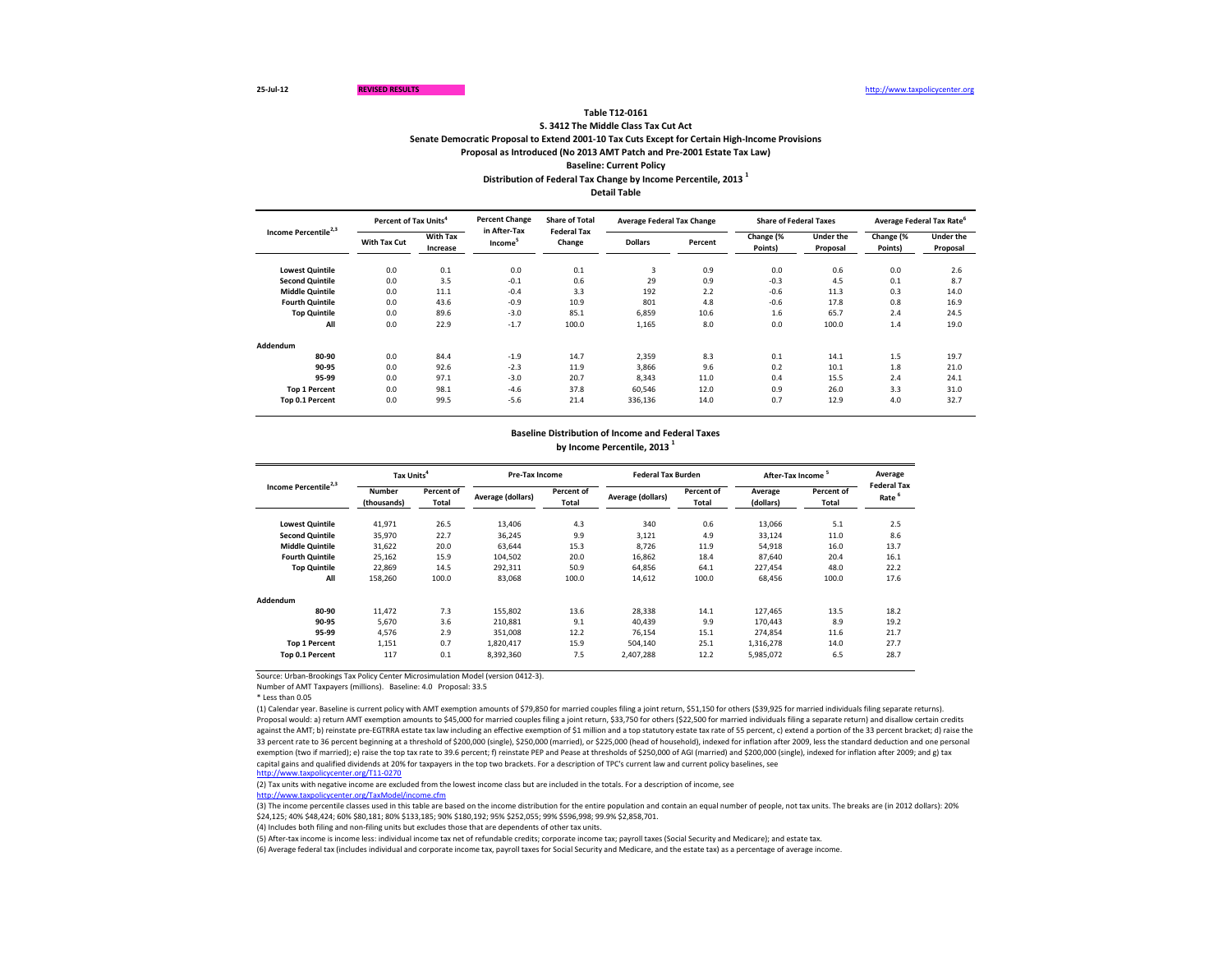| Income Percentile <sup>2,3</sup> | Percent of Tax Units <sup>4</sup> |                             | <b>Percent Change</b>               | <b>Share of Total</b><br><b>Federal Tax</b> | <b>Average Federal Tax Change</b> |         | <b>Share of Federal Taxes</b> |                              | Average Federal Tax Rate <sup>o</sup> |                              |
|----------------------------------|-----------------------------------|-----------------------------|-------------------------------------|---------------------------------------------|-----------------------------------|---------|-------------------------------|------------------------------|---------------------------------------|------------------------------|
|                                  | <b>With Tax Cut</b>               | <b>With Tax</b><br>Increase | in After-Tax<br>Income <sup>5</sup> | Change                                      | <b>Dollars</b>                    | Percent | Change (%<br>Points)          | <b>Under the</b><br>Proposal | Change (%<br>Points)                  | <b>Under the</b><br>Proposal |
| <b>Lowest Quintile</b>           | 0.0                               | 0.3                         | 0.0                                 | 0.1                                         | 3                                 | $-1.7$  | 0.0                           | $-0.2$                       | 0.0                                   | $-1.2$                       |
| <b>Second Quintile</b>           | 0.0                               | 5.5                         | $-0.1$                              | 0.6                                         | 34                                | 1.6     | $-0.2$                        | 2.8                          | 0.1                                   | 6.6                          |
| <b>Middle Quintile</b>           | 0.0                               | 12.3                        | $-0.3$                              | 2.5                                         | 147                               | 2.1     | $-0.5$                        | 8.8                          | 0.3                                   | 12.5                         |
| <b>Fourth Quintile</b>           | 0.0                               | 33.1                        | $-1.0$                              | 11.6                                        | 721                               | 5.0     | $-0.5$                        | 18.0                         | 0.8                                   | 16.8                         |
| <b>Top Quintile</b>              | 0.0                               | 70.5                        | $-2.8$                              | 85.2                                        | 5,343                             | 9.8     | 1.2                           | 70.6                         | 2.2                                   | 24.2                         |
| All                              | 0.0                               | 22.9                        | $-1.7$                              | 100.0                                       | 1,165                             | 8.0     | 0.0                           | 100.0                        | 1.4                                   | 19.0                         |
| Addendum                         |                                   |                             |                                     |                                             |                                   |         |                               |                              |                                       |                              |
| 80-90                            | 0.0                               | 60.5                        | $-1.6$                              | 13.7                                        | 1,729                             | 7.1     | $-0.1$                        | 15.3                         | 1.3                                   | 19.5                         |
| 90-95                            | 0.0                               | 72.9                        | $-1.9$                              | 11.2                                        | 2,749                             | 7.7     | 0.0                           | 11.6                         | 1.5                                   | 21.2                         |
| 95-99                            | 0.0                               | 86.1                        | $-2.7$                              | 20.1                                        | 6,317                             | 9.7     | 0.3                           | 16.8                         | 2.1                                   | 23.6                         |
| <b>Top 1 Percent</b>             | 0.0                               | 97.2                        | $-4.7$                              | 40.2                                        | 53,944                            | 12.4    | 1.1                           | 27.0                         | 3.4                                   | 30.9                         |
| Top 0.1 Percent                  | 0.0                               | 99.4                        | $-5.6$                              | 22.4                                        | 297,708                           | 14.0    | 0.7                           | 13.5                         | 4.0                                   | 32.7                         |

\* Less than 0.05

**Distribution of Federal Tax Change by Income Percentile Adjusted for Family Size, 2013 <sup>1</sup>**

**Detail Table**

## **Table T12-0161**

| Income Percentile <sup>2,3</sup> |                              | Tax Units <sup>4</sup> |                   | <b>Pre-Tax Income</b>      |                   | <b>Federal Tax Burden</b>  | After-Tax Income <sup>5</sup> |                            | Average<br><b>Federal Tax</b> |
|----------------------------------|------------------------------|------------------------|-------------------|----------------------------|-------------------|----------------------------|-------------------------------|----------------------------|-------------------------------|
|                                  | <b>Number</b><br>(thousands) | Percent of<br>Total    | Average (dollars) | Percent of<br><b>Total</b> | Average (dollars) | Percent of<br><b>Total</b> | Average<br>(dollars)          | <b>Percent of</b><br>Total | Rate <sup>6</sup>             |
| <b>Lowest Quintile</b>           | 34,769                       | 22.0                   | 12,518            | 3.3                        | $-151$            | $-0.2$                     | 12,669                        | 4.1                        | $-1.2$                        |
| <b>Second Quintile</b>           | 32,569                       | 20.6                   | 32,468            | 8.0                        | 2,106             | 3.0                        | 30,362                        | 9.1                        | 6.5                           |
| <b>Middle Quintile</b>           | 31,107                       | 19.7                   | 56,462            | 13.4                       | 6,881             | 9.3                        | 49,581                        | 14.2                       | 12.2                          |
| <b>Fourth Quintile</b>           | 29,758                       | 18.8                   | 89,808            | 20.3                       | 14,355            | 18.5                       | 75,453                        | 20.7                       | 16.0                          |
| <b>Top Quintile</b>              | 29,391                       | 18.6                   | 247,408           | 55.3                       | 54,621            | 69.4                       | 192,787                       | 52.3                       | 22.1                          |
| All                              | 158,260                      | 100.0                  | 83,068            | 100.0                      | 14,612            | 100.0                      | 68,456                        | 100.0                      | 17.6                          |
| <b>Addendum</b>                  |                              |                        |                   |                            |                   |                            |                               |                            |                               |
| 80-90                            | 14,652                       | 9.3                    | 133,237           | 14.9                       | 24,278            | 15.4                       | 108,958                       | 14.7                       | 18.2                          |
| 90-95                            | 7,515                        | 4.8                    | 181,507           | 10.4                       | 35,718            | 11.6                       | 145,789                       | 10.1                       | 19.7                          |
| 95-99                            | 5,851                        | 3.7                    | 302,672           | 13.5                       | 65,165            | 16.5                       | 237,507                       | 12.8                       | 21.5                          |
| <b>Top 1 Percent</b>             | 1,373                        | 0.9                    | 1,590,841         | 16.6                       | 436,913           | 25.9                       | 1,153,928                     | 14.6                       | 27.5                          |
| Top 0.1 Percent                  | 139                          | 0.1                    | 7,397,802         | 7.8                        | 2,122,003         | 12.8                       | 5,275,799                     | 6.8                        | 28.7                          |

**S. 3412 The Middle Class Tax Cut Act**

**Senate Democratic Proposal to Extend 2001-10 Tax Cuts Except for Certain High-Income Provisions**

**Proposal as Introduced (No 2013 AMT Patch and Pre-2001 Estate Tax Law)**

**Baseline: Current Policy**

# **Baseline Distribution of Income and Federal Taxes by Income Percentile Adjusted for Family Size, 2013 <sup>1</sup>**

(4) Includes both filing and non-filing units but excludes those that are dependents of other tax units.

(5) After-tax income is income less: individual income tax net of refundable credits; corporate income tax; payroll taxes (Social Security and Medicare); and estate tax. (6) Average federal tax (includes individual and corporate income tax, payroll taxes for Social Security and Medicare, and the estate tax) as a percentage of average income.

(1) Calendar year. Baseline is current policy with AMT exemption amounts of \$79,850 for married couples filing a joint return, \$51,150 for others (\$39,925 for married individuals filing separate returns). Proposal would: a) return AMT exemption amounts to \$45,000 for married couples filing a joint return, \$33,750 for others (\$22,500 for married individuals filing a separate return) and disallow certain credits against the AMT; b) reinstate pre-EGTRRA estate tax law including an effective exemption of \$1 million and a top statutory estate tax rate of 55 percent, c) extend a portion of the 33 percent bracket; d) raise the 33 percent rate to 36 percent beginning at a threshold of \$200,000 (single), \$250,000 (married), or \$225,000 (head of household), indexed for inflation after 2009, less the standard deduction and one personal exemption (two if married); e) raise the top tax rate to 39.6 percent; f) reinstate PEP and Pease at thresholds of \$250,000 of AGI (married) and \$200,000 (single), indexed for inflation after 2009; and g) tax capital gains and qualified dividends at 20% for taxpayers in the top two brackets. For a description of TPC's current law and current policy baselines, see [http://www.taxpolicycente](http://www.taxpolicycenter.org/T11-0270)r.org/T11-0270

Number of AMT Taxpayers (millions). Baseline: 4.0 Proposal: 33.5

(2) Tax units with negative income are excluded from the lowest income class but are included in the totals. For a description of income, see [http://www.taxpolicycente](http://www.taxpolicycenter.org/TaxModel/income.cfm)r.org/TaxModel/income.cfm

(3) The income percentile classes used in this table are based on the income distribution for the entire population and contain an equal number of people, not tax units. The incomes used are adjusted for family size by dividing by the square root of the number of people in the tax unit. The resulting percentile breaks are (in 2012 dollars): 20% \$16,596; 40% \$31,921; 60% \$50,160; 80% \$78,784; 90% \$109,140; 95% \$150,645; 99% \$349,271; 99.9% \$1,697,732.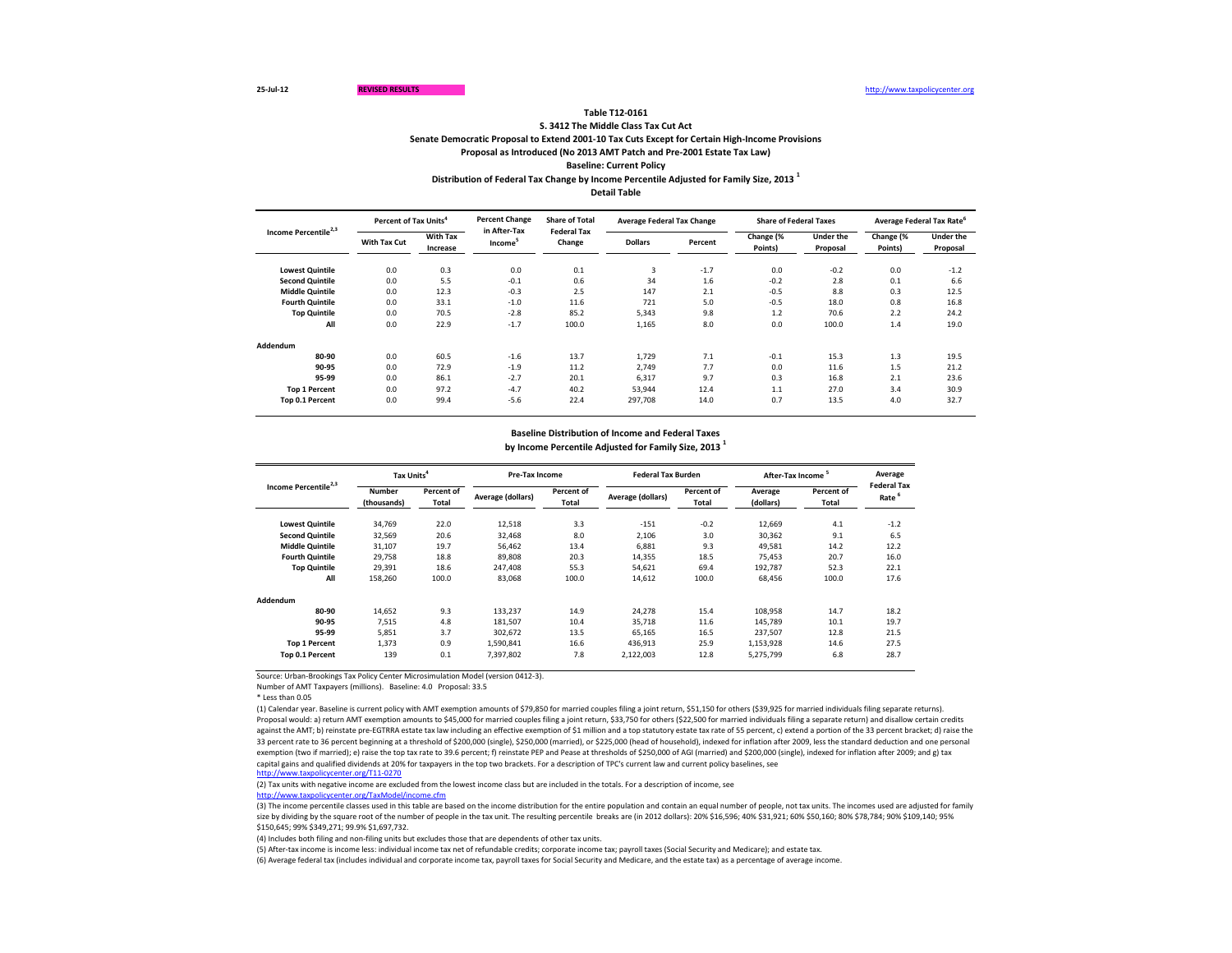| Income Percentile <sup>2,3</sup> | Percent of Tax Units <sup>4</sup> |                             | <b>Percent Change</b>               | <b>Share of Total</b><br><b>Federal Tax</b> | <b>Average Federal Tax Change</b> |         | <b>Share of Federal Taxes</b> |                              | Average Federal Tax Rate <sup>6</sup> |                              |
|----------------------------------|-----------------------------------|-----------------------------|-------------------------------------|---------------------------------------------|-----------------------------------|---------|-------------------------------|------------------------------|---------------------------------------|------------------------------|
|                                  | <b>With Tax Cut</b>               | <b>With Tax</b><br>Increase | in After-Tax<br>Income <sup>3</sup> | Change                                      | <b>Dollars</b>                    | Percent | Change (%<br>Points)          | <b>Under the</b><br>Proposal | Change (%<br>Points)                  | <b>Under the</b><br>Proposal |
| <b>Lowest Quintile</b>           | 0.0                               | 0.1                         | 0.0                                 | 0.1                                         |                                   | 0.2     | $-0.1$                        | 1.7                          | 0.0                                   | 4.7                          |
| <b>Second Quintile</b>           | 0.0                               | 0.2                         | 0.0                                 | 0.4                                         |                                   | 0.3     | $-0.4$                        | 6.3                          | 0.0                                   | 9.0                          |
| <b>Middle Quintile</b>           | 0.0                               | 0.3                         | $-0.1$                              | 0.7                                         | 17                                | 0.3     | $-0.8$                        | 13.3                         | 0.0                                   | 14.3                         |
| <b>Fourth Quintile</b>           | 0.0                               | 1.7                         | $-0.4$                              | 6.8                                         | 200                               | 1.7     | $-1.0$                        | 22.8                         | 0.3                                   | 18.6                         |
| <b>Top Quintile</b>              | 0.0                               | 21.7                        | $-3.1$                              | 91.9                                        | 3,794                             | 10.3    | 2.2                           | 55.8                         | 2.4                                   | 25.5                         |
| All                              | 0.0                               | 2.9                         | $-1.3$                              | 100.0                                       | 467                               | 6.0     | 0.0                           | 100.0                        | 1.1                                   | 18.6                         |
| <b>Addendum</b>                  |                                   |                             |                                     |                                             |                                   |         |                               |                              |                                       |                              |
| 80-90                            | 0.0                               | 6.2                         | $-1.0$                              | 9.4                                         | 738                               | 3.9     | $-0.3$                        | 14.2                         | 0.8                                   | 21.1                         |
| 90-95                            | 0.0                               | 16.7                        | $-1.7$                              | 10.5                                        | 1,726                             | 6.2     | 0.0                           | 10.2                         | 1.3                                   | 23.0                         |
| 95-99                            | 0.0                               | 57.4                        | $-3.5$                              | 25.5                                        | 5,623                             | 12.2    | 0.7                           | 13.3                         | 2.7                                   | 24.9                         |
| <b>Top 1 Percent</b>             | 0.0                               | 96.8                        | $-6.9$                              | 46.5                                        | 53,040                            | 17.0    | 1.7                           | 18.1                         | 4.9                                   | 33.8                         |
| Top 0.1 Percent                  | 0.0                               | 99.4                        | $-6.9$                              | 21.7                                        | 250,534                           | 15.4    | 0.8                           | 9.2                          | 4.8                                   | 35.6                         |

\* Less than 0.05

**Distribution of Federal Tax Change by Income Percentile Adjusted for Family Size, 2013 <sup>1</sup>**

**Detail Table - Single Tax Units**

### **Table T12-0161**

| Income Percentile <sup>2,3</sup> | Tax Units <sup>4</sup>                     |       | <b>Pre-Tax Income</b> |                            | <b>Federal Tax Burden</b> |                            | After-Tax Income <sup>5</sup> |                                   | Average                                 |
|----------------------------------|--------------------------------------------|-------|-----------------------|----------------------------|---------------------------|----------------------------|-------------------------------|-----------------------------------|-----------------------------------------|
|                                  | <b>Number</b><br>Percent of<br>(thousands) |       | Average (dollars)     | Percent of<br><b>Total</b> | <b>Average (dollars)</b>  | Percent of<br><b>Total</b> | Average<br>(dollars)          | <b>Percent of</b><br><b>Total</b> | <b>Federal Tax</b><br>Rate <sup>6</sup> |
| <b>Lowest Quintile</b>           | 21,632                                     | 30.0  | 9,749                 | 6.6                        | 458                       | 1.8                        | 9,291                         | 7.6                               | 4.7                                     |
| <b>Second Quintile</b>           | 17,103                                     | 23.7  | 24,450                | 13.1                       | 2,189                     | 6.7                        | 22,260                        | 14.4                              | 9.0                                     |
| <b>Middle Quintile</b>           | 13,372                                     | 18.6  | 41,483                | 17.3                       | 5,900                     | 14.0                       | 35,583                        | 18.0                              | 14.2                                    |
| <b>Fourth Quintile</b>           | 11,409                                     | 15.8  | 64,084                | 22.8                       | 11,733                    | 23.8                       | 52,351                        | 22.6                              | 18.3                                    |
| <b>Top Quintile</b>              | 8,154                                      | 11.3  | 159,695               | 40.7                       | 36,978                    | 53.6                       | 122,717                       | 37.9                              | 23.2                                    |
| All                              | 72,035                                     | 100.0 | 44,475                | 100.0                      | 7,806                     | 100.0                      | 36,668                        | 100.0                             | 17.6                                    |
| Addendum                         |                                            |       |                       |                            |                           |                            |                               |                                   |                                         |
| 80-90                            | 4,293                                      | 6.0   | 93,366                | 12.5                       | 18,996                    | 14.5                       | 74,370                        | 12.1                              | 20.4                                    |
| 90-95                            | 2,037                                      | 2.8   | 129,733               | 8.3                        | 28,063                    | 10.2                       | 101,670                       | 7.8                               | 21.6                                    |
| 95-99                            | 1,529                                      | 2.1   | 208,423               | 9.9                        | 46,260                    | 12.6                       | 162,163                       | 9.4                               | 22.2                                    |
| <b>Top 1 Percent</b>             | 295                                        | 0.4   | 1,078,755             | 9.9                        | 311,958                   | 16.4                       | 766,797                       | 8.6                               | 28.9                                    |
| Top 0.1 Percent                  | 29                                         | 0.0   | 5,264,934             | 4.8                        | 1,622,341                 | 8.4                        | 3,642,594                     | 4.0                               | 30.8                                    |

**S. 3412 The Middle Class Tax Cut Act**

**Senate Democratic Proposal to Extend 2001-10 Tax Cuts Except for Certain High-Income Provisions**

**Proposal as Introduced (No 2013 AMT Patch and Pre-2001 Estate Tax Law)**

**Baseline: Current Policy**

# **Baseline Distribution of Income and Federal Taxes by Income Percentile Adjusted for Family Size, 2013 <sup>1</sup>**

(3) The income percentile classes used in this table are based on the income distribution for the entire population and contain an equal number of people, not tax units. The incomes used are adjusted for family size by dividing by the square root of the number of people in the tax unit. The resulting percentile breaks are (in 2012 dollars): 20% \$16,596; 40% \$10,921; 60% \$50,160; 80% \$78,784; 90% \$109,140; 95% \$150,645; 99% \$349,271; 99.9% \$1,697,732.

(5) After-tax income is income less: individual income tax net of refundable credits; corporate income tax; payroll taxes (Social Security and Medicare); and estate tax. (6) Average federal tax (includes individual and corporate income tax, payroll taxes for Social Security and Medicare, and the estate tax) as a percentage of average income.

(1) Calendar year. Baseline is current policy with AMT exemption amounts of \$79,850 for married couples filing a joint return, \$51,150 for others (\$39,925 for married individuals filing separate returns). Proposal would: a) return AMT exemption amounts to \$45,000 for married couples filing a joint return, \$33,750 for others (\$22,500 for married individuals filing a separate return) and disallow certain credits against the AMT; b) reinstate pre-EGTRRA estate tax law including an effective exemption of \$1 million and a top statutory estate tax rate of 55 percent, c) extend a portion of the 33 percent bracket; d) raise the 33 percent rate to 36 percent beginning at a threshold of \$200,000 (single), \$250,000 (married), or \$225,000 (head of household), indexed for inflation after 2009, less the standard deduction and one personal exemption (two if married); e) raise the top tax rate to 39.6 percent; f) reinstate PEP and Pease at thresholds of \$250,000 of AGI (married) and \$200,000 (single), indexed for inflation after 2009; and g) tax capital gains and qualified dividends at 20% for taxpayers in the top two brackets. For a description of TPC's current law and current policy baselines, see [http://www.taxpolicycente](http://www.taxpolicycenter.org/T11-0270)r.org/T11-0270

(2) Tax units with negative income are excluded from the lowest income class but are included in the totals. For a description of income, see [http://www.taxpolicycente](http://www.taxpolicycenter.org/TaxModel/income.cfm)r.org/TaxModel/income.cfm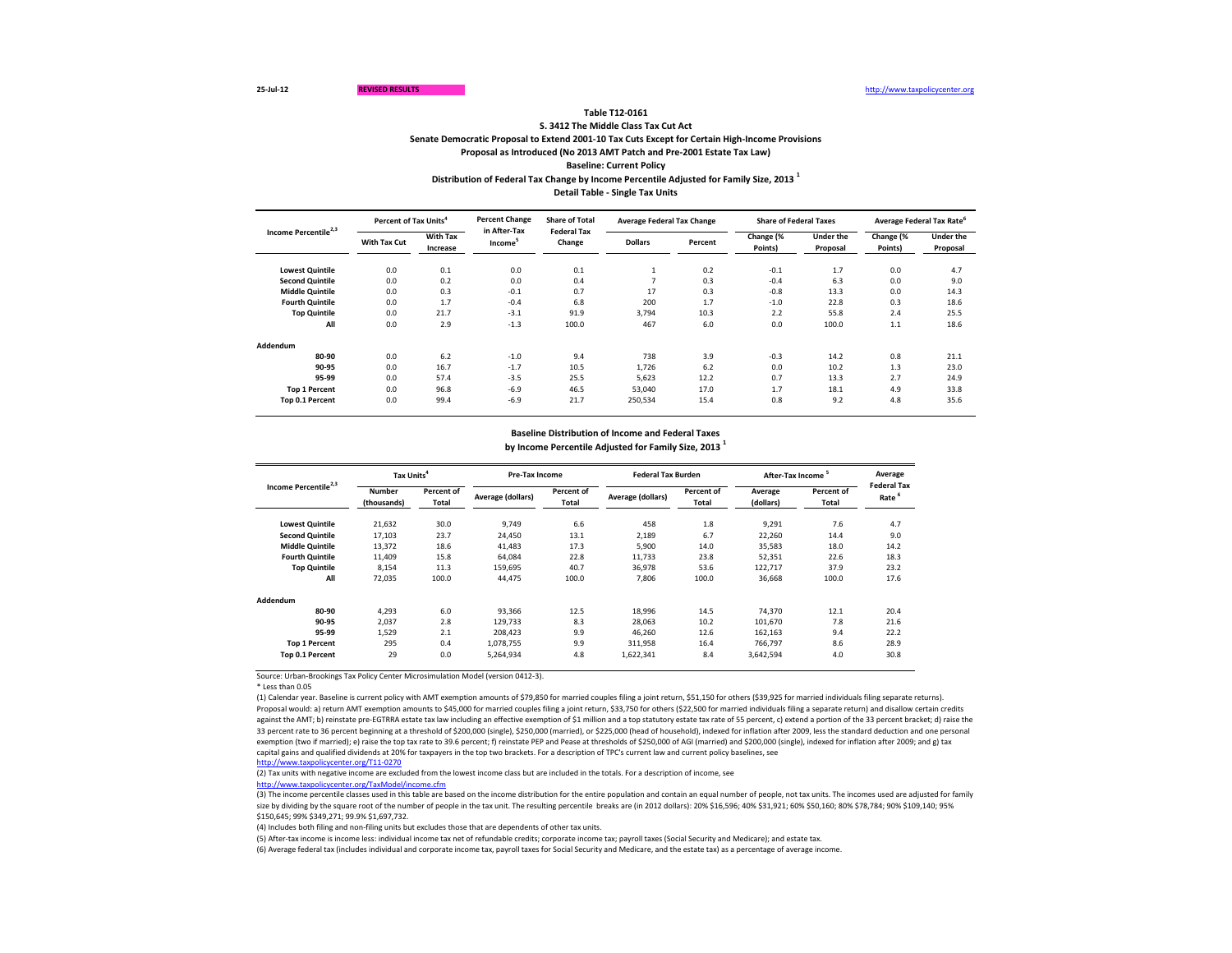|                                  |                     | Percent of Tax Units <sup>4</sup> |                                     | <b>Share of Total</b><br><b>Federal Tax</b> | <b>Average Federal Tax Change</b> |         | <b>Share of Federal Taxes</b> |                              |                      | Average Federal Tax Rate <sup>6</sup> |
|----------------------------------|---------------------|-----------------------------------|-------------------------------------|---------------------------------------------|-----------------------------------|---------|-------------------------------|------------------------------|----------------------|---------------------------------------|
| Income Percentile <sup>2,3</sup> | <b>With Tax Cut</b> | <b>With Tax</b><br>Increase       | in After-Tax<br>Income <sup>3</sup> | Change                                      | <b>Dollars</b>                    | Percent | Change (%<br>Points)          | <b>Under the</b><br>Proposal | Change (%<br>Points) | <b>Under the</b><br>Proposal          |
| <b>Lowest Quintile</b>           | 0.0                 | 0.1                               | $-0.1$                              | 0.0                                         | 9                                 | $-2.4$  | 0.0                           | $-0.1$                       | 0.1                  | $-1.9$                                |
| <b>Second Quintile</b>           | 0.0                 | 8.8                               | $-0.1$                              | 0.2                                         | 36                                | 1.6     | $-0.1$                        | 1.1                          | 0.1                  | 5.3                                   |
| <b>Middle Quintile</b>           | 0.0                 | 16.8                              | $-0.3$                              | 1.6                                         | 177                               | 2.4     | $-0.3$                        | 5.6                          | 0.3                  | 10.8                                  |
| <b>Fourth Quintile</b>           | 0.0                 | 50.0                              | $-1.1$                              | 11.3                                        | 1,012                             | 6.2     | $-0.4$                        | 15.3                         | 0.9                  | 15.7                                  |
| <b>Top Quintile</b>              | 0.0                 | 89.3                              | $-2.7$                              | 86.9                                        | 6,033                             | 9.7     | 0.8                           | 78.0                         | 2.1                  | 23.9                                  |
| All                              | 0.0                 | 46.2                              | $-1.9$                              | 100.0                                       | 2,259                             | 8.6     | 0.0                           | 100.0                        | 1.6                  | 20.0                                  |
| <b>Addendum</b>                  |                     |                                   |                                     |                                             |                                   |         |                               |                              |                      |                                       |
| 80-90                            | 0.0                 | 82.5                              | $-1.7$                              | 14.7                                        | 2,126                             | 8.0     | $-0.1$                        | 15.8                         | 1.4                  | 18.9                                  |
| 90-95                            | 0.0                 | 93.7                              | $-1.9$                              | 11.8                                        | 3,135                             | 8.1     | $-0.1$                        | 12.5                         | 1.5                  | 20.6                                  |
| 95-99                            | 0.0                 | 96.9                              | $-2.5$                              | 20.2                                        | 6,761                             | 9.4     | 0.1                           | 18.8                         | 2.0                  | 23.3                                  |
| <b>Top 1 Percent</b>             | 0.0                 | 98.3                              | $-4.3$                              | 40.2                                        | 53,922                            | 11.5    | 0.8                           | 31.0                         | 3.1                  | 30.3                                  |
| Top 0.1 Percent                  | 0.0                 | 99.5                              | $-5.4$                              | 23.0                                        | 308,854                           | 13.7    | 0.7                           | 15.1                         | 3.9                  | 32.2                                  |

\* Less than 0.05

**Distribution of Federal Tax Change by Income Percentile Adjusted for Family Size, 2013 <sup>1</sup>**

**Detail Table - Married Tax Units Filing Jointly**

| Income Percentile <sup>2,3</sup> | Tax Units <sup>4</sup>                                     |       | <b>Pre-Tax Income</b>    |                            | <b>Federal Tax Burden</b> |                            | After-Tax Income <sup>5</sup> |                            | Average<br><b>Federal Tax</b> |
|----------------------------------|------------------------------------------------------------|-------|--------------------------|----------------------------|---------------------------|----------------------------|-------------------------------|----------------------------|-------------------------------|
|                                  | <b>Percent of</b><br><b>Number</b><br>Total<br>(thousands) |       | <b>Average (dollars)</b> | Percent of<br><b>Total</b> | Average (dollars)         | Percent of<br><b>Total</b> | Average<br>(dollars)          | <b>Percent of</b><br>Total | Rate <sup>6</sup>             |
| <b>Lowest Quintile</b>           | 5,058                                                      | 8.3   | 18,078                   | 1.1                        | $-354$                    | $-0.1$                     | 18,432                        | 1.3                        | $-2.0$                        |
| <b>Second Quintile</b>           | 7,907                                                      | 13.0  | 44,396                   | 4.1                        | 2,336                     | 1.2                        | 42,060                        | 4.7                        | 5.3                           |
| <b>Middle Quintile</b>           | 12,517                                                     | 20.6  | 71,333                   | 10.3                       | 7,514                     | 5.9                        | 63,819                        | 11.3                       | 10.5                          |
| <b>Fourth Quintile</b>           | 15,281                                                     | 25.2  | 110,309                  | 19.5                       | 16,306                    | 15.7                       | 94,003                        | 20.4                       | 14.8                          |
| <b>Top Quintile</b>              | 19,753                                                     | 32.5  | 286,327                  | 65.4                       | 62,257                    | 77.3                       | 224,070                       | 62.7                       | 21.7                          |
| All                              | 60,744                                                     | 100.0 | 142,360                  | 100.0                      | 26,199                    | 100.0                      | 116,161                       | 100.0                      | 18.4                          |
| Addendum                         |                                                            |       |                          |                            |                           |                            |                               |                            |                               |
| 80-90                            | 9,475                                                      | 15.6  | 152,668                  | 16.7                       | 26,685                    | 15.9                       | 125,983                       | 16.9                       | 17.5                          |
| 90-95                            | 5,151                                                      | 8.5   | 203,608                  | 12.1                       | 38,808                    | 12.6                       | 164,800                       | 12.0                       | 19.1                          |
| 95-99                            | 4,104                                                      | 6.8   | 340,075                  | 16.1                       | 72,320                    | 18.7                       | 267,755                       | 15.6                       | 21.3                          |
| <b>Top 1 Percent</b>             | 1,022                                                      | 1.7   | 1,726,181                | 20.4                       | 469,720                   | 30.2                       | 1,256,461                     | 18.2                       | 27.2                          |
| Top 0.1 Percent                  | 102                                                        | 0.2   | 7,928,538                | 9.4                        | 2,247,244                 | 14.5                       | 5,681,293                     | 8.2                        | 28.3                          |

### **Table T12-0161**

**S. 3412 The Middle Class Tax Cut Act**

**Senate Democratic Proposal to Extend 2001-10 Tax Cuts Except for Certain High-Income Provisions**

**Proposal as Introduced (No 2013 AMT Patch and Pre-2001 Estate Tax Law)**

**Baseline: Current Policy**

# **Baseline Distribution of Income and Federal Taxes by Income Percentile Adjusted for Family Size, 2013 <sup>1</sup>**

(3) The income percentile classes used in this table are based on the income distribution for the entire population and contain an equal number of people, not tax units. The incomes used are adjusted for family size by dividing by the square root of the number of people in the tax unit. The resulting percentile breaks are (in 2012 dollars): 20% \$16,596; 40% \$10,921; 60% \$50,160; 80% \$78,784; 90% \$109,140; 95% \$150,645; 99% \$349,271; 99.9% \$1,697,732.

(5) After-tax income is income less: individual income tax net of refundable credits; corporate income tax; payroll taxes (Social Security and Medicare); and estate tax. (6) Average federal tax (includes individual and corporate income tax, payroll taxes for Social Security and Medicare, and the estate tax) as a percentage of average income.

(1) Calendar year. Baseline is current policy with AMT exemption amounts of \$79,850 for married couples filing a joint return, \$51,150 for others (\$39,925 for married individuals filing separate returns). Proposal would: a) return AMT exemption amounts to \$45,000 for married couples filing a joint return, \$33,750 for others (\$22,500 for married individuals filing a separate return) and disallow certain credits against the AMT; b) reinstate pre-EGTRRA estate tax law including an effective exemption of \$1 million and a top statutory estate tax rate of 55 percent, c) extend a portion of the 33 percent bracket; d) raise the 33 percent rate to 36 percent beginning at a threshold of \$200,000 (single), \$250,000 (married), or \$225,000 (head of household), indexed for inflation after 2009, less the standard deduction and one personal exemption (two if married); e) raise the top tax rate to 39.6 percent; f) reinstate PEP and Pease at thresholds of \$250,000 of AGI (married) and \$200,000 (single), indexed for inflation after 2009; and g) tax capital gains and qualified dividends at 20% for taxpayers in the top two brackets. For a description of TPC's current law and current policy baselines, see [http://www.taxpolicycente](http://www.taxpolicycenter.org/T11-0270)r.org/T11-0270

(2) Tax units with negative income are excluded from the lowest income class but are included in the totals. For a description of income, see [http://www.taxpolicycente](http://www.taxpolicycenter.org/TaxModel/income.cfm)r.org/TaxModel/income.cfm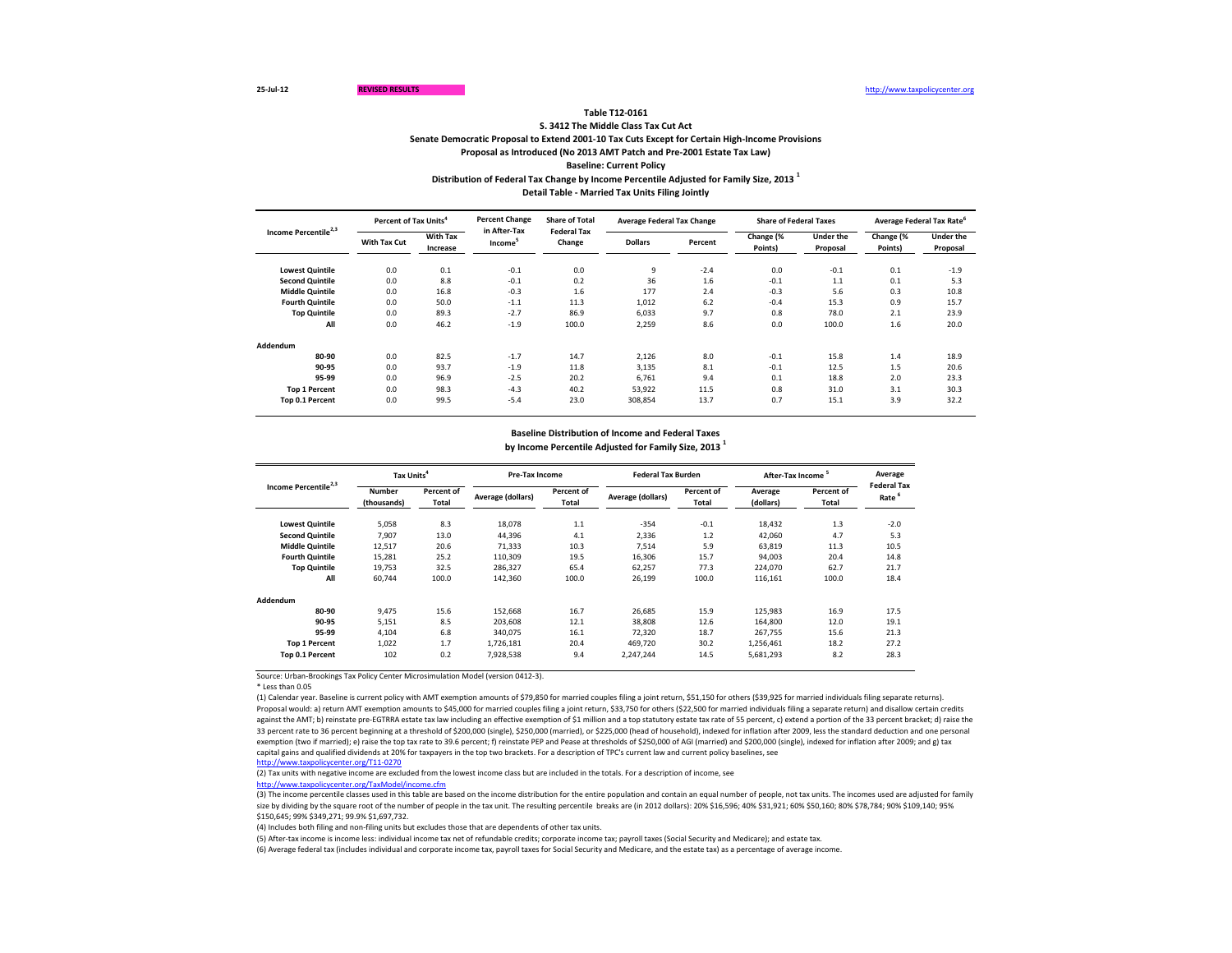|                                  |                     | Percent of Tax Units <sup>4</sup> |                                     | <b>Percent Change</b><br><b>Share of Total</b> | <b>Average Federal Tax Change</b> |         | <b>Share of Federal Taxes</b> |                              | <b>Average Federal Tax Rate<sup>°</sup></b> |                              |
|----------------------------------|---------------------|-----------------------------------|-------------------------------------|------------------------------------------------|-----------------------------------|---------|-------------------------------|------------------------------|---------------------------------------------|------------------------------|
| Income Percentile <sup>2,3</sup> | <b>With Tax Cut</b> | <b>With Tax</b><br>Increase       | in After-Tax<br>Income <sup>3</sup> | <b>Federal Tax</b><br>Change                   | <b>Dollars</b>                    | Percent | Change (%<br>Points)          | <b>Under the</b><br>Proposal | Change (%<br>Points)                        | <b>Under the</b><br>Proposal |
| <b>Lowest Quintile</b>           | 0.0                 | 0.9                               | 0.0                                 | 0.2                                            | 2                                 | $-0.1$  | 0.7                           | $-11.1$                      | 0.0                                         | $-10.5$                      |
| <b>Second Quintile</b>           | 0.0                 | 12.6                              | $-0.2$                              | 6.0                                            | 60                                | 3.9     | $-0.2$                        | 9.4                          | 0.2                                         | 4.2                          |
| <b>Middle Quintile</b>           | 0.0                 | 26.0                              | $-0.5$                              | 16.6                                           | 259                               | 3.3     | $-0.9$                        | 30.8                         | 0.4                                         | 13.5                         |
| <b>Fourth Quintile</b>           | 0.0                 | 59.4                              | $-1.1$                              | 26.7                                           | 785                               | 5.3     | $-0.3$                        | 31.2                         | 0.9                                         | 17.9                         |
| <b>Top Quintile</b>              | 0.0                 | 88.3                              | $-2.4$                              | 50.5                                           | 3,536                             | 8.1     | 0.7                           | 39.7                         | 1.8                                         | 24.3                         |
| All                              | 0.0                 | 19.6                              | $-0.7$                              | 100.0                                          | 312                               | 6.2     | 0.0                           | 100.0                        | 0.7                                         | 11.2                         |
| <b>Addendum</b>                  |                     |                                   |                                     |                                                |                                   |         |                               |                              |                                             |                              |
| 80-90                            | 0.0                 | 84.8                              | $-1.7$                              | 15.0                                           | 1,661                             | 6.6     | 0.0                           | 14.4                         | 1.3                                         | 21.4                         |
| 90-95                            | 0.0                 | 93.1                              | $-1.9$                              | 6.7                                            | 2,512                             | 7.0     | 0.0                           | 6.0                          | 1.5                                         | 22.4                         |
| 95-99                            | 0.0                 | 95.4                              | $-1.9$                              | 8.6                                            | 3,956                             | 6.4     | 0.0                           | 8.4                          | 1.5                                         | 24.6                         |
| <b>Top 1 Percent</b>             | 0.0                 | 96.9                              | $-4.7$                              | 20.2                                           | 52,051                            | 12.2    | 0.6                           | 10.9                         | 3.4                                         | 31.2                         |
| Top 0.1 Percent                  | 0.0                 | 99.0                              | $-5.9$                              | 11.9                                           | 310,871                           | 14.6    | 0.4                           | 5.5                          | 4.2                                         | 32.8                         |

\* Less than 0.05

**Distribution of Federal Tax Change by Income Percentile Adjusted for Family Size, 2013 <sup>1</sup>**

**Detail Table - Head of Household Tax Units**

### **Table T12-0161**

| Income Percentile <sup>2,3</sup> | Tax Units <sup>4</sup>                                            |       | <b>Pre-Tax Income</b> |                            | <b>Federal Tax Burden</b> |                                   | After-Tax Income <sup>5</sup> |                                   | Average                                 |
|----------------------------------|-------------------------------------------------------------------|-------|-----------------------|----------------------------|---------------------------|-----------------------------------|-------------------------------|-----------------------------------|-----------------------------------------|
|                                  | <b>Percent of</b><br><b>Number</b><br>(thousands)<br><b>Total</b> |       | Average (dollars)     | Percent of<br><b>Total</b> | Average (dollars)         | <b>Percent of</b><br><b>Total</b> | Average<br>(dollars)          | <b>Percent of</b><br><b>Total</b> | <b>Federal Tax</b><br>Rate <sup>6</sup> |
| <b>Lowest Quintile</b>           | 7,853                                                             | 34.0  | 16,583                | 11.9                       | $-1,737$                  | $-11.8$                           | 18,320                        | 14.7                              | $-10.5$                                 |
| <b>Second Quintile</b>           | 7,113                                                             | 30.8  | 38,657                | 25.1                       | 1,550                     | 9.6                               | 37,107                        | 26.9                              | 4.0                                     |
| <b>Middle Quintile</b>           | 4,602                                                             | 19.9  | 60,601                | 25.5                       | 7,943                     | 31.7                              | 52,658                        | 24.7                              | 13.1                                    |
| <b>Fourth Quintile</b>           | 2,452                                                             | 10.6  | 86,842                | 19.4                       | 14,797                    | 31.5                              | 72,044                        | 18.0                              | 17.0                                    |
| <b>Top Quintile</b>              | 1,028                                                             | 4.5   | 194,442               | 18.3                       | 43,770                    | 39.0                              | 150,673                       | 15.8                              | 22.5                                    |
| All                              | 23,101                                                            | 100.0 | 47,399                | 100.0                      | 4,990                     | 100.0                             | 42,409                        | 100.0                             | 10.5                                    |
| Addendum                         |                                                                   |       |                       |                            |                           |                                   |                               |                                   |                                         |
| 80-90                            | 652                                                               | 2.8   | 126,141               | 7.5                        | 25,342                    | 14.3                              | 100,799                       | 6.7                               | 20.1                                    |
| 90-95                            | 193                                                               | 0.8   | 171,752               | 3.0                        | 35,907                    | 6.0                               | 135,845                       | 2.7                               | 20.9                                    |
| 95-99                            | 156                                                               | 0.7   | 268,596               | 3.8                        | 62,083                    | 8.4                               | 206,513                       | 3.3                               | 23.1                                    |
| <b>Top 1 Percent</b>             | 28                                                                | 0.1   | 1,532,857             | 3.9                        | 426,328                   | 10.3                              | 1,106,529                     | 3.2                               | 27.8                                    |
| Top 0.1 Percent                  | 3                                                                 | 0.0   | 7,432,229             | 1.9                        | 2,129,105                 | 5.1                               | 5,303,123                     | 1.5                               | 28.7                                    |

**S. 3412 The Middle Class Tax Cut Act**

**Senate Democratic Proposal to Extend 2001-10 Tax Cuts Except for Certain High-Income Provisions**

**Proposal as Introduced (No 2013 AMT Patch and Pre-2001 Estate Tax Law)**

**Baseline: Current Policy**

# **Baseline Distribution of Income and Federal Taxes by Income Percentile Adjusted for Family Size, 2013 <sup>1</sup>**

(3) The income percentile classes used in this table are based on the income distribution for the entire population and contain an equal number of people, not tax units. The incomes used are adjusted for family size by dividing by the square root of the number of people in the tax unit. The resulting percentile breaks are (in 2012 dollars): 20% \$16,596; 40% \$10,921; 60% \$50,160; 80% \$78,784; 90% \$109,140; 95% \$150,645; 99% \$349,271; 99.9% \$1,697,732.

(5) After-tax income is income less: individual income tax net of refundable credits; corporate income tax; payroll taxes (Social Security and Medicare); and estate tax. (6) Average federal tax (includes individual and corporate income tax, payroll taxes for Social Security and Medicare, and the estate tax) as a percentage of average income.

(1) Calendar year. Baseline is current policy with AMT exemption amounts of \$79,850 for married couples filing a joint return, \$51,150 for others (\$39,925 for married individuals filing separate returns). Proposal would: a) return AMT exemption amounts to \$45,000 for married couples filing a joint return, \$33,750 for others (\$22,500 for married individuals filing a separate return) and disallow certain credits against the AMT; b) reinstate pre-EGTRRA estate tax law including an effective exemption of \$1 million and a top statutory estate tax rate of 55 percent, c) extend a portion of the 33 percent bracket; d) raise the 33 percent rate to 36 percent beginning at a threshold of \$200,000 (single), \$250,000 (married), or \$225,000 (head of household), indexed for inflation after 2009, less the standard deduction and one personal exemption (two if married); e) raise the top tax rate to 39.6 percent; f) reinstate PEP and Pease at thresholds of \$250,000 of AGI (married) and \$200,000 (single), indexed for inflation after 2009; and g) tax capital gains and qualified dividends at 20% for taxpayers in the top two brackets. For a description of TPC's current law and current policy baselines, see [http://www.taxpolicycente](http://www.taxpolicycenter.org/T11-0270)r.org/T11-0270

(2) Tax units with negative income are excluded from the lowest income class but are included in the totals. For a description of income, see [http://www.taxpolicycente](http://www.taxpolicycenter.org/TaxModel/income.cfm)r.org/TaxModel/income.cfm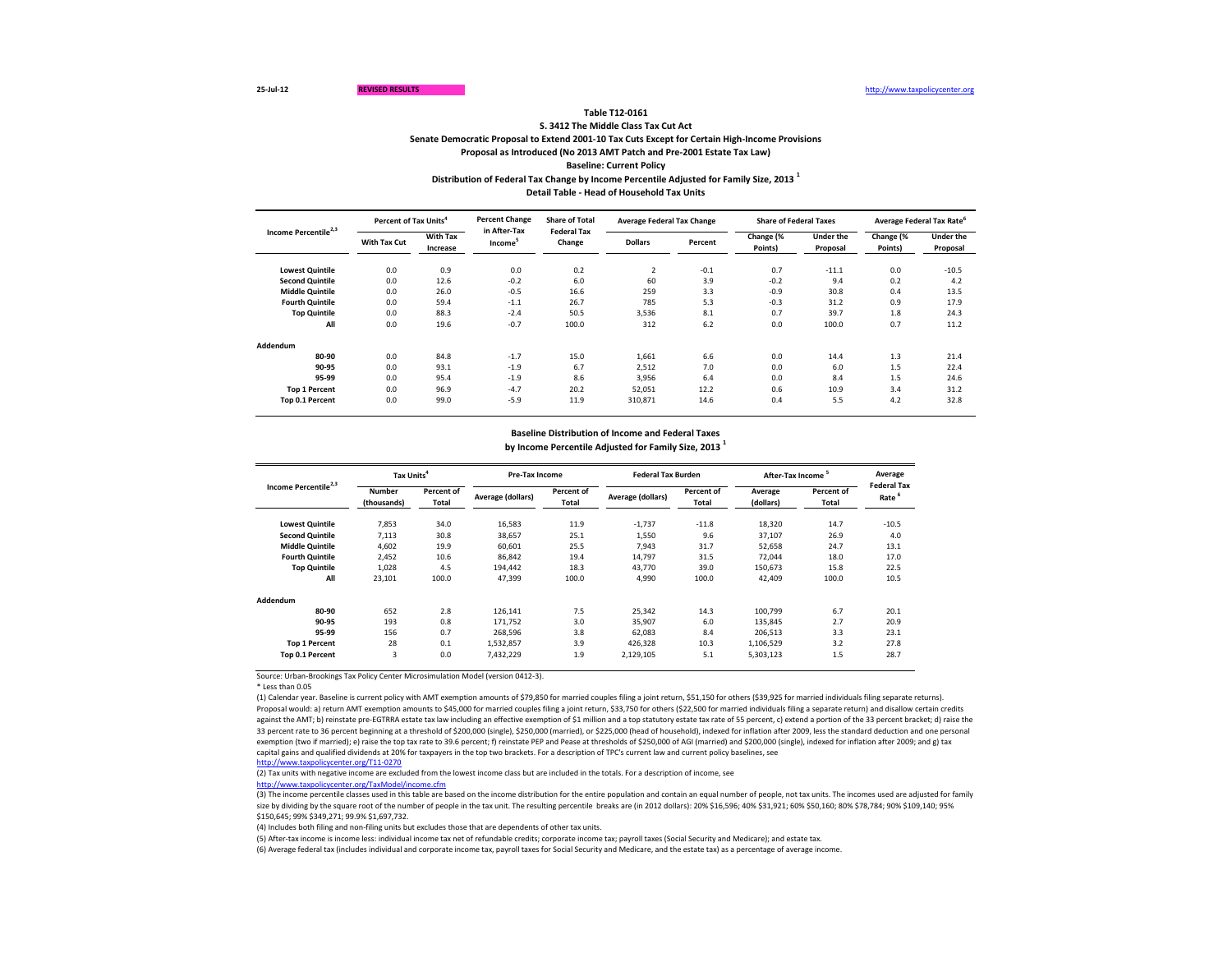|                                  |                     | Percent of Tax Units <sup>4</sup> |                                     | <b>Percent Change</b><br><b>Share of Total</b><br><b>Federal Tax</b> | <b>Average Federal Tax Change</b> |         | <b>Share of Federal Taxes</b> |                              |                      | <b>Average Federal Tax Rate<sup>°</sup></b> |
|----------------------------------|---------------------|-----------------------------------|-------------------------------------|----------------------------------------------------------------------|-----------------------------------|---------|-------------------------------|------------------------------|----------------------|---------------------------------------------|
| Income Percentile <sup>2,3</sup> | <b>With Tax Cut</b> | <b>With Tax</b><br>Increase       | in After-Tax<br>Income <sup>3</sup> | Change                                                               | <b>Dollars</b>                    | Percent | Change (%<br>Points)          | <b>Under the</b><br>Proposal | Change (%<br>Points) | <b>Under the</b><br>Proposal                |
| <b>Lowest Quintile</b>           | 0.0                 | 0.9                               | 0.0                                 | 0.0                                                                  | 3                                 | $-0.1$  | 0.2                           | $-2.2$                       | 0.0                  | $-11.7$                                     |
| <b>Second Quintile</b>           | 0.0                 | 15.1                              | $-0.2$                              | $1.0$                                                                | 82                                | 4.8     | $-0.1$                        | 2.0                          | 0.2                  | 4.1                                         |
| <b>Middle Quintile</b>           | 0.0                 | 32.6                              | $-0.6$                              | 4.3                                                                  | 371                               | 3.9     | $-0.6$                        | 10.0                         | 0.5                  | 12.9                                        |
| <b>Fourth Quintile</b>           | 0.0                 | 74.9                              | $-1.6$                              | 18.5                                                                 | 1,641                             | 8.6     | $-0.2$                        | 20.9                         | 1.4                  | 17.3                                        |
| <b>Top Quintile</b>              | 0.0                 | 97.0                              | $-3.2$                              | 76.2                                                                 | 7,866                             | 10.9    | 0.7                           | 69.2                         | 2.5                  | 25.1                                        |
| All                              | 0.0                 | 41.4                              | $-2.0$                              | 100.0                                                                | 1,759                             | 9.8     | 0.0                           | 100.0                        | 1.7                  | 18.6                                        |
| <b>Addendum</b>                  |                     |                                   |                                     |                                                                      |                                   |         |                               |                              |                      |                                             |
| 80-90                            | 0.0                 | 95.6                              | $-2.4$                              | 17.5                                                                 | 3,360                             | 10.6    | 0.1                           | 16.3                         | 1.9                  | 20.3                                        |
| 90-95                            | 0.0                 | 98.4                              | $-2.8$                              | 11.6                                                                 | 5,409                             | 11.1    | 0.1                           | 10.4                         | 2.2                  | 22.3                                        |
| 95-99                            | 0.0                 | 98.7                              | $-2.7$                              | 15.2                                                                 | 8,249                             | 9.2     | $-0.1$                        | 16.0                         | 2.1                  | 24.7                                        |
| <b>Top 1 Percent</b>             | 0.0                 | 98.5                              | $-4.7$                              | 31.8                                                                 | 66,658                            | 12.0    | 0.5                           | 26.5                         | 3.4                  | 31.5                                        |
| Top 0.1 Percent                  | 0.0                 | 99.7                              | $-5.7$                              | 16.9                                                                 | 376,032                           | 14.1    | 0.5                           | 12.2                         | 4.1                  | 33.0                                        |

\* Less than 0.05

Note: Tax units with children are those claiming an exemption for children at home or away from home.

**Distribution of Federal Tax Change by Income Percentile Adjusted for Family Size, 2013 <sup>1</sup>**

| Income Percentile <sup>2,3</sup> | Tax Units <sup>4</sup>       |                     | <b>Pre-Tax Income</b> |                            | <b>Federal Tax Burden</b> |                            | After-Tax Income <sup>5</sup> |                     | Average                                 |
|----------------------------------|------------------------------|---------------------|-----------------------|----------------------------|---------------------------|----------------------------|-------------------------------|---------------------|-----------------------------------------|
|                                  | <b>Number</b><br>(thousands) | Percent of<br>Total | Average (dollars)     | Percent of<br><b>Total</b> | Average (dollars)         | Percent of<br><b>Total</b> | Average<br>(dollars)          | Percent of<br>Total | <b>Federal Tax</b><br>Rate <sup>6</sup> |
| <b>Lowest Quintile</b>           | 10,614                       | 21.2                | 17,423                | 3.5                        | $-2,031$                  | $-2.4$                     | 19,455                        | 4.7                 | $-11.7$                                 |
| <b>Second Quintile</b>           | 10,772                       | 21.5                | 44,074                | 8.9                        | 1,737                     | 2.1                        | 42,337                        | 10.3                | 3.9                                     |
| <b>Middle Quintile</b>           | 10,131                       | 20.2                | 75,908                | 14.4                       | 9,446                     | 10.6                       | 66,462                        | 15.2                | 12.4                                    |
| <b>Fourth Quintile</b>           | 9,943                        | 19.8                | 120,141               | 22.4                       | 19,171                    | 21.1                       | 100,970                       | 22.6                | 16.0                                    |
| <b>Top Quintile</b>              | 8,545                        | 17.0                | 319,974               | 51.2                       | 72,458                    | 68.5                       | 247,517                       | 47.7                | 22.6                                    |
| All                              | 50,150                       | 100.0               | 106,480               | 100.0                      | 18,015                    | 100.0                      | 88,465                        | 100.0               | 16.9                                    |
| Addendum                         |                              |                     |                       |                            |                           |                            |                               |                     |                                         |
| 80-90                            | 4,601                        | 9.2                 | 172,811               | 14.9                       | 31,742                    | 16.2                       | 141,069                       | 14.6                | 18.4                                    |
| 90-95                            | 1,899                        | 3.8                 | 242,779               | 8.6                        | 48,666                    | 10.2                       | 194,113                       | 8.3                 | 20.1                                    |
| 95-99                            | 1,624                        | 3.2                 | 396,122               | 12.1                       | 89,706                    | 16.1                       | 306,416                       | 11.2                | 22.7                                    |
| <b>Top 1 Percent</b>             | 421                          | 0.8                 | 1,981,464             | 15.6                       | 557,833                   | 26.0                       | 1,423,632                     | 13.5                | 28.2                                    |
| Top 0.1 Percent                  | 40                           | 0.1                 | 9,255,195             | 6.9                        | 2,675,850                 | 11.7                       | 6,579,346                     | 5.9                 | 28.9                                    |

**Detail Table - Tax Units with Children**

### **Table T12-0161**

**S. 3412 The Middle Class Tax Cut Act**

**Senate Democratic Proposal to Extend 2001-10 Tax Cuts Except for Certain High-Income Provisions**

**Proposal as Introduced (No 2013 AMT Patch and Pre-2001 Estate Tax Law)**

**Baseline: Current Policy**

# **Baseline Distribution of Income and Federal Taxes by Income Percentile Adjusted for Family Size, 2013 <sup>1</sup>**

(5) After-tax income is income less: individual income tax net of refundable credits; corporate income tax; payroll taxes (Social Security and Medicare); and estate tax. (6) Average federal tax (includes individual and corporate income tax, payroll taxes for Social Security and Medicare, and the estate tax) as a percentage of average income.

(1) Calendar year. Baseline is current policy with AMT exemption amounts of \$79,850 for married couples filing a joint return, \$51,150 for others (\$39,925 for married individuals filing separate returns). Proposal would: a) return AMT exemption amounts to \$45,000 for married couples filing a joint return, \$33,750 for others (\$22,500 for married individuals filing a separate return) and disallow certain credits against the AMT; b) reinstate pre-EGTRRA estate tax law including an effective exemption of \$1 million and a top statutory estate tax rate of 55 percent, c) extend a portion of the 33 percent bracket; d) raise the 33 percent rate to 36 percent beginning at a threshold of \$200,000 (single), \$250,000 (married), or \$225,000 (head of household), indexed for inflation after 2009, less the standard deduction and one personal exemption (two if married); e) raise the top tax rate to 39.6 percent; f) reinstate PEP and Pease at thresholds of \$250,000 of AGI (married) and \$200,000 (single), indexed for inflation after 2009; and g) tax capital gains and qualified dividends at 20% for taxpayers in the top two brackets. For a description of TPC's current law and current policy baselines, see [http://www.taxpolicycente](http://www.taxpolicycenter.org/T11-0270)r.org/T11-0270

(2) Tax units with negative income are excluded from the lowest income class but are included in the totals. For a description of income, see [http://www.taxpolicycente](http://www.taxpolicycenter.org/TaxModel/income.cfm)r.org/TaxModel/income.cfm

(3) The income percentile classes used in this table are based on the income distribution for the entire population and contain an equal number of people, not tax units. The incomes used are adjusted for family size by dividing by the square root of the number of people in the tax unit. The resulting percentile breaks are (in 2012 dollars): 20% \$16,596; 40% \$31,921; 60% \$50,160; 80% \$78,784; 90% \$109,140; 95% \$150,645; 99% \$349,271; 99.9% \$1,697,732.